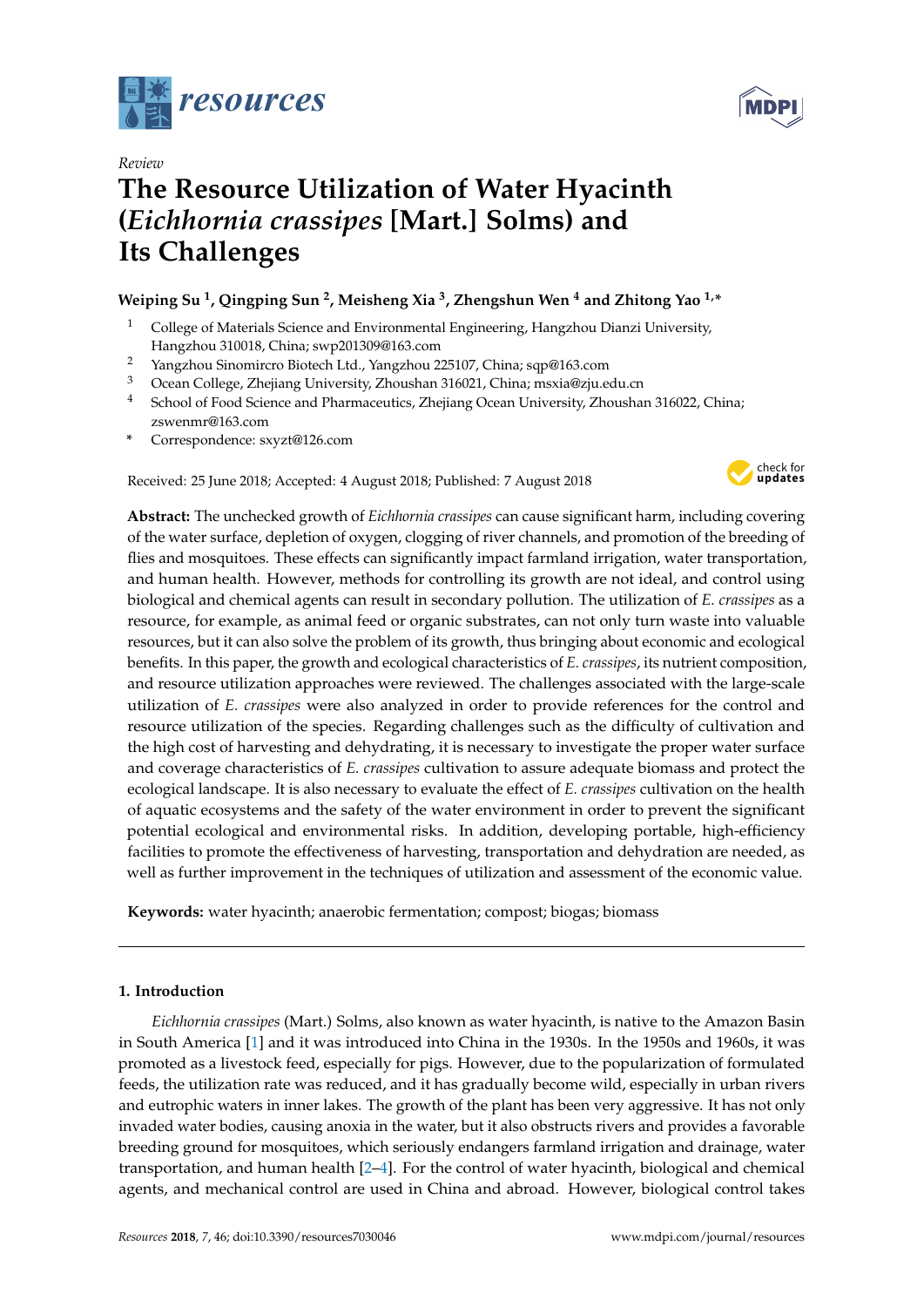effect slowly, and chemical control is costly and mostly used in the case of severe infiltration of water hyacinth. Mechanical control is seen as the best short-term solution to the proliferation of this plant, although it is also costly and requires the use of both land and water vehicles. Therefore, water hyacinth control should be combined with its utilization as a resource. This could not only "turn waste into treasure" and solve the water hyacinth breeding problem, but it could also produce economic and ecological benefits. In this work, the growth and ecological characteristics of *E. crassipes*, its nutrient composition and resource utilization approaches were reviewed. The challenges associated with the large-scale utilization of water hyacinth were also analyzed in order to provide references for the control and resource utilization of the species.

To use water hyacinth as a resource and design the scale of treatment, first, one must understand the ecological characteristics of this plant and estimate the growth of its biomass. Second, one must also address issues such as harvesting, transportation, and post-harvest treatment of water hyacinth.

#### **2. Ecological Characteristics**

Water hyacinth reproduces vegetatively through the formation of stolons, and is also sexually propagated through seeds, which can survive in water for six years making water hyacinth difficult to control. Under suitable growth conditions, the number of water hyacinths can double in one week [\[5\]](#page-7-3). A water hyacinth plant can produce 140 million ramets within one year, with a fresh weight of 28,000 tons [\[6\]](#page-7-4). Water hyacinths are prevalent in eutrophic water bodies and can form dense grass mats covering large areas of water. Akinwande et al. [\[7\]](#page-7-5) studied the water hyacinth biomass in Nigerian waters, which ranged from 28.8 to 33.2 t dry matter/(ha·year). The water hyacinth has a well-developed root system and can absorb nutrients in the growing environment. Therefore, its material composition is closely related to the growth environment. Poddar et al. [\[8\]](#page-7-6) reported that water hyacinths growing in swamp areas with a nitrogen content of 2.40 mg/L had a nitrogen content of approximately 1.78%. The nutrient content in stems and roots is generally lower than in the leaf [\[9\]](#page-7-7). The general composition of water hyacinth nutrients is shown in Table [1.](#page-2-0)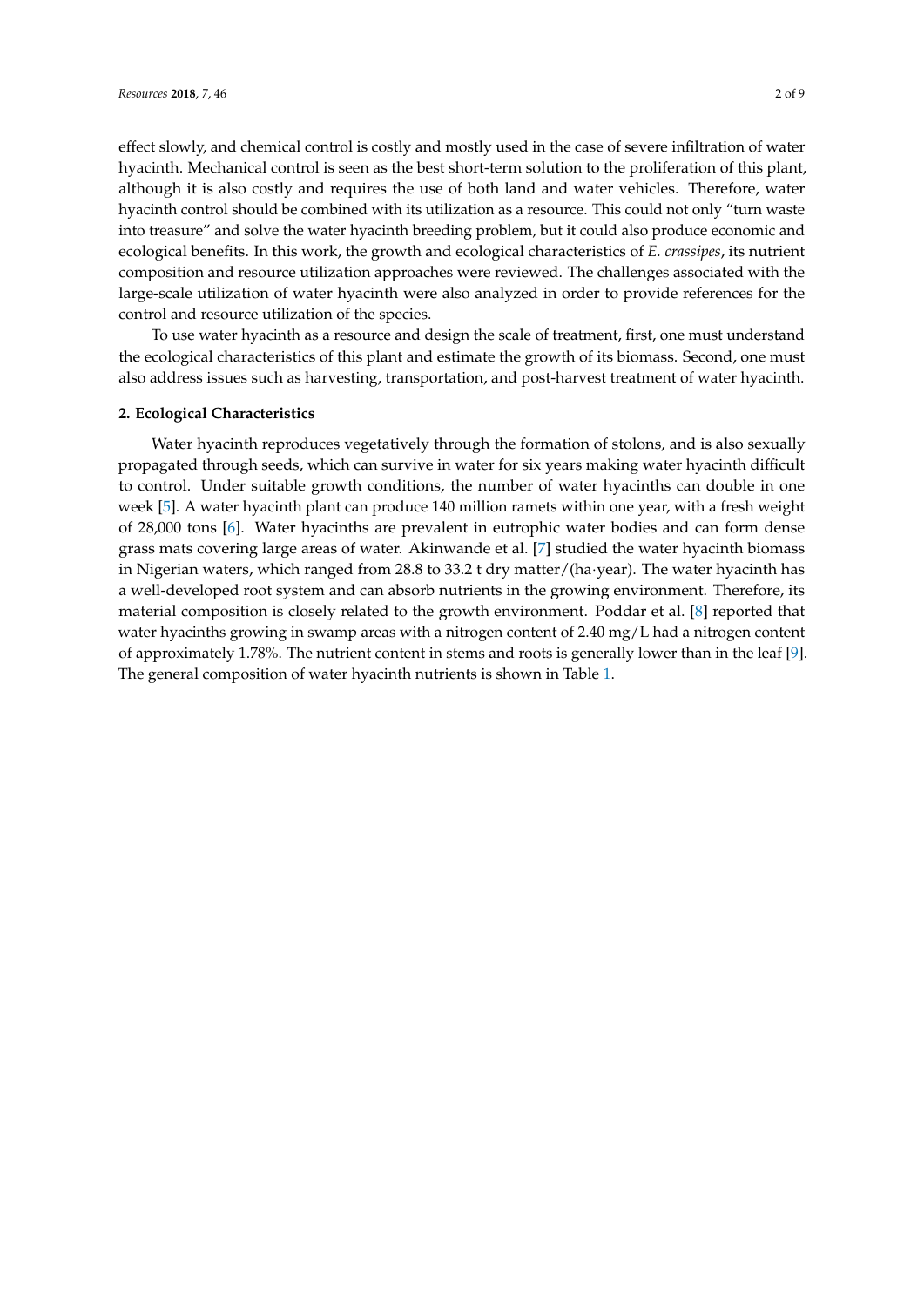<span id="page-2-0"></span>

| Parameters (%, Dry Matter Basis)   | $[7]$                    | $\left[9\right]$         | $[1]$                    | $[10]$                       | [11, 12]                 | $\lceil 8 \rceil$        | $[13]$                       | [12, 14]                 |           |
|------------------------------------|--------------------------|--------------------------|--------------------------|------------------------------|--------------------------|--------------------------|------------------------------|--------------------------|-----------|
|                                    |                          |                          |                          |                              |                          |                          |                              | <b>Wet Basis</b>         | Dry Basis |
| Dry matter                         | 9.84                     | 9.5                      | 6.2                      | 9.4                          |                          |                          |                              |                          |           |
| Organic matter                     | $\overline{\phantom{a}}$ | 74.3                     | $\overline{\phantom{a}}$ | 83.65                        |                          | 83.61                    |                              |                          |           |
| Crude protein                      | 10.01                    | 20                       | $\overline{\phantom{a}}$ | $\overline{\phantom{0}}$     | 11.9                     | 16.25                    | $\qquad \qquad \blacksquare$ |                          |           |
| Crude fat                          | $\overline{\phantom{a}}$ | 3.47                     | $\overline{\phantom{a}}$ | $\qquad \qquad \blacksquare$ | $\overline{\phantom{a}}$ | 1.61                     | $\overline{\phantom{0}}$     |                          |           |
| Crude fiber                        | 22.75                    | 18.9                     |                          | $\qquad \qquad \blacksquare$ | $\overline{\phantom{a}}$ | 16.34                    |                              |                          |           |
| Nitrogen-free extracts             | $\overline{\phantom{a}}$ | 31.9                     | $\overline{\phantom{a}}$ | $\qquad \qquad \blacksquare$ | $\overline{\phantom{a}}$ | 49.41                    | $\overline{\phantom{a}}$     | $\overline{\phantom{0}}$ |           |
| Ash                                | 14.98                    | 25.7                     | 15                       | $\overline{\phantom{a}}$     | 20.2                     | 16.39                    | $\overline{\phantom{0}}$     | 35.6                     | 52.07     |
| $C/N$ ratio                        | $\overline{\phantom{a}}$ | $\overline{\phantom{a}}$ | $\overline{\phantom{a}}$ | $\qquad \qquad$              |                          | $\overline{\phantom{a}}$ | 15.8                         | 23.5                     | 25.1      |
| Neutral detergent fiber            | 44.5                     | 62.3                     | ۰                        |                              | $\overline{\phantom{a}}$ | 56.14                    | $\overline{\phantom{a}}$     | $\overline{\phantom{m}}$ |           |
| Acid washing fiber                 | 28.0                     | 29.0                     | $\overline{\phantom{a}}$ | $\qquad \qquad$              | $\overline{\phantom{a}}$ | 37.72                    | $\overline{\phantom{m}}$     | $\overline{\phantom{0}}$ |           |
| Hemicellulose                      | $\overline{\phantom{m}}$ | 33.4                     | 22                       | 33.97                        | 43.4                     | 18.42                    | $\overline{\phantom{0}}$     |                          |           |
| Cellulose                          | $\overline{\phantom{a}}$ | 19.5                     | 31                       | 18                           | 17.8                     | 25.61                    | $\overline{\phantom{0}}$     |                          |           |
| Lignin                             | $\overline{\phantom{a}}$ | 9.27                     | 7                        | 26.36                        | 7.8                      | 9.93                     |                              |                          |           |
| Water solubles                     |                          | $\overline{\phantom{0}}$ | $\overline{\phantom{a}}$ | 21.68                        | $\overline{\phantom{m}}$ |                          |                              |                          |           |
| P                                  | 0.28                     | 0.53                     | $\overline{\phantom{a}}$ |                              | $\overline{\phantom{a}}$ | 0.53                     | 0.5                          | 0.26                     | 0.32      |
| C                                  | $\overline{\phantom{a}}$ | $\overline{\phantom{a}}$ |                          |                              |                          | -                        |                              | 27.6                     | 18.54     |
| N                                  |                          |                          |                          |                              | $\overline{\phantom{0}}$ | 2.76                     | 2.9                          | 1.18                     | 0.74      |
| Mg                                 | 0.65                     | 0.17                     | $\overline{\phantom{a}}$ | $\overline{\phantom{0}}$     | $\overline{\phantom{a}}$ | $\overline{\phantom{a}}$ | $\overline{\phantom{a}}$     | $\overline{\phantom{a}}$ |           |
| Ca                                 | 3.08                     | 0.58                     | $\overline{\phantom{a}}$ | $\overline{\phantom{a}}$     | $\overline{\phantom{a}}$ | 2.29                     | $\overline{\phantom{a}}$     | $\overline{\phantom{a}}$ |           |
| K                                  | 4.13                     | $\overline{\phantom{a}}$ |                          |                              | $\overline{\phantom{a}}$ | 2.44                     | $\qquad \qquad \blacksquare$ | 4.53                     | 2.27      |
| Ruminant Metabolism Energy (MJ/kg) | $\overline{\phantom{a}}$ | 6.35                     | -                        | $\qquad \qquad$              | $\overline{\phantom{a}}$ | $\overline{\phantom{a}}$ | $\qquad \qquad \blacksquare$ | $\overline{\phantom{0}}$ |           |

**Table 1.** Nutrient composition of water hyacinth.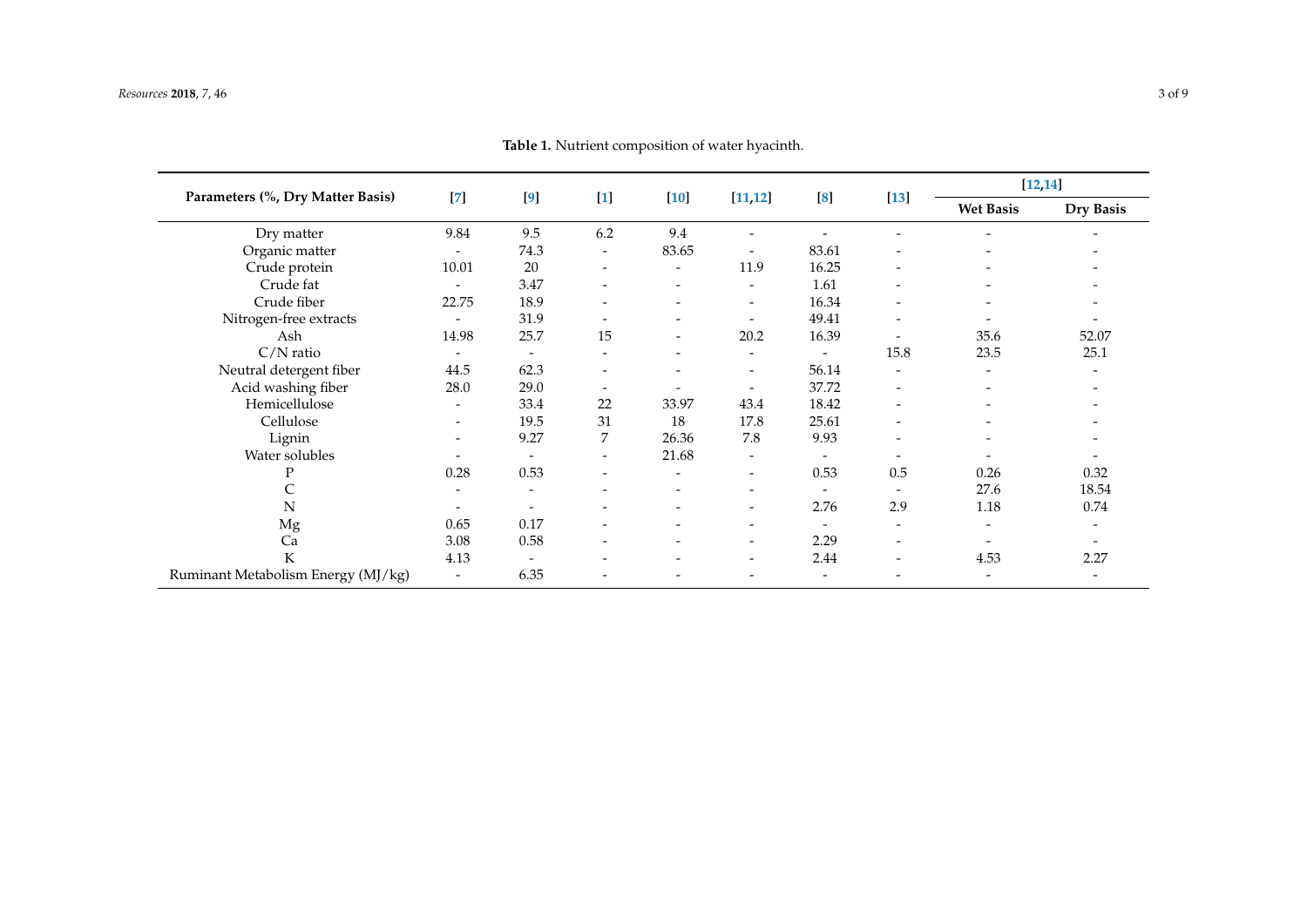#### **3. Harvesting**

Harvesting of water hyacinth can be conducted manually or mechanically. In the Philippines, water hyacinths in open waters are often salvaged with hand winches. When water hyacinth is near the shore, one person can harvest approximately 200 kg of water hyacinth per hour. A set of harvesting equipment was imported into Shanghai city from the United States in 2001 and can harvest 70–80 t of water hyacinth per hour. The water hyacinth transport method mainly depends on the treatment method and the processing scale. The higher the water content of water hyacinth, the greater amount that needs to be transported. Therefore, the resource processing location is best located near the place where water hyacinth is harvested.

#### **4. Water Hyacinths Used as Feed**

Fresh water hyacinth contains approximately 2.38% crude protein, 0.27% crude fat, 0.91% crude fiber, and 3.7% nitrogen-free extract [\[15\]](#page-7-17). However, water hyacinth dry matter is rich in nutrients, with crude protein of 10–20% (see Table [1\)](#page-2-0), and thus it can replace part of the protein feed and roughage. Biswas et al. [\[16\]](#page-7-18) showed that the crude protein content of water hyacinth and leaves was 15.58% and 19.97%, respectively, the crude fat content was 1.33% and 1.85%, the crude fiber content was 13.74% and 11.04%, and the ash content was 16.04% and 14.97% after the water hyacinth was dried, chopped and dried again. Abdelhamid et al. [\[9\]](#page-7-7) reported that the crude protein content of water hyacinth (dry basis) was 20%, which makes it good animal forage. In terms of output per unit area, the protein produced by water hyacinth is 6–10 times higher than that of soybeans. Cheng et al. [\[17\]](#page-7-19) mixed 20% wheat bran with water hyacinth slag for silage and added silage fermentation bacteria. The mixed silage had excellent organoleptic qualities.

#### *4.1. Post-Harvest Treatment*

Bolenz et al. [\[1\]](#page-7-0) conducted microscopic examination of water hyacinth and found that it contained needle-shaped crystals of calcium oxalate, which may cause damage to the digestive tract. Therefore, water hyacinth should be crushed before feeding. During the silaging of water hyacinth, sorbic acid can be added to prevent mildew. At the same time, sugars are added to adjust pH to less than 4. The moisture content of water hyacinth is as high as 90%, so it is difficult to directly transport without drying and to store water hyacinth. In the process of actual utilization, a drying process is needed. It can be dried naturally by the sun, such as drying on the ground, and no mold contamination was found after natural drying of water hyacinth [\[5\]](#page-7-3). Polprasert et al. [\[13\]](#page-7-20) reported that water hyacinth can be halved after being naturally dried for several days. Ye et al. [\[18\]](#page-7-21) produced dried powders from fresh aquatic plants such as water hyacinths by chopping, blanching, killing green, using permeating dehydration, and pulping. The powders maintained the original flavor, color and nutritional quality.

#### *4.2. Feeding Effect*

Tag EI-Din [\[5\]](#page-7-3) studied the effect of feeding water hyacinth instead of legume straw to sheep. When water hyacinth was used as a single roughage, the sheep's daily weight gain was reduced. Sheep growth rate did not decrease when water hyacinth dry powder replaced 30% legume straw. Brij et al. [\[19\]](#page-7-22) examined the performance of goats feeding on 0%, 15% and 30% water hyacinth with dry feed. The dry matter and crude fiber digestibility of the 15% water hyacinth group was the highest. The addition of water hyacinth had no significant effect on the digestibility of crude protein, crude fat, and nitrogen-free extract. The dry matter intake, digestible crude protein, and daily weight gain of the treated group were not significantly different from those of the control group. Biswas et al. [\[16\]](#page-7-18) showed that the weight gain of broilers fed the basal diet, straw + Brachiaria mutica, and water hyacinth + treat molting for 56 days was 18.25, 21.75, and 21.87 kg, respectively, and dry matter consumption was 183.30. 163.27, and 173.42 kg. Eleraky et al. [\[20\]](#page-7-23) investigated the growth performance, carcass characteristics after slaughter, and some related physiological changes in rabbits fed with gum arabic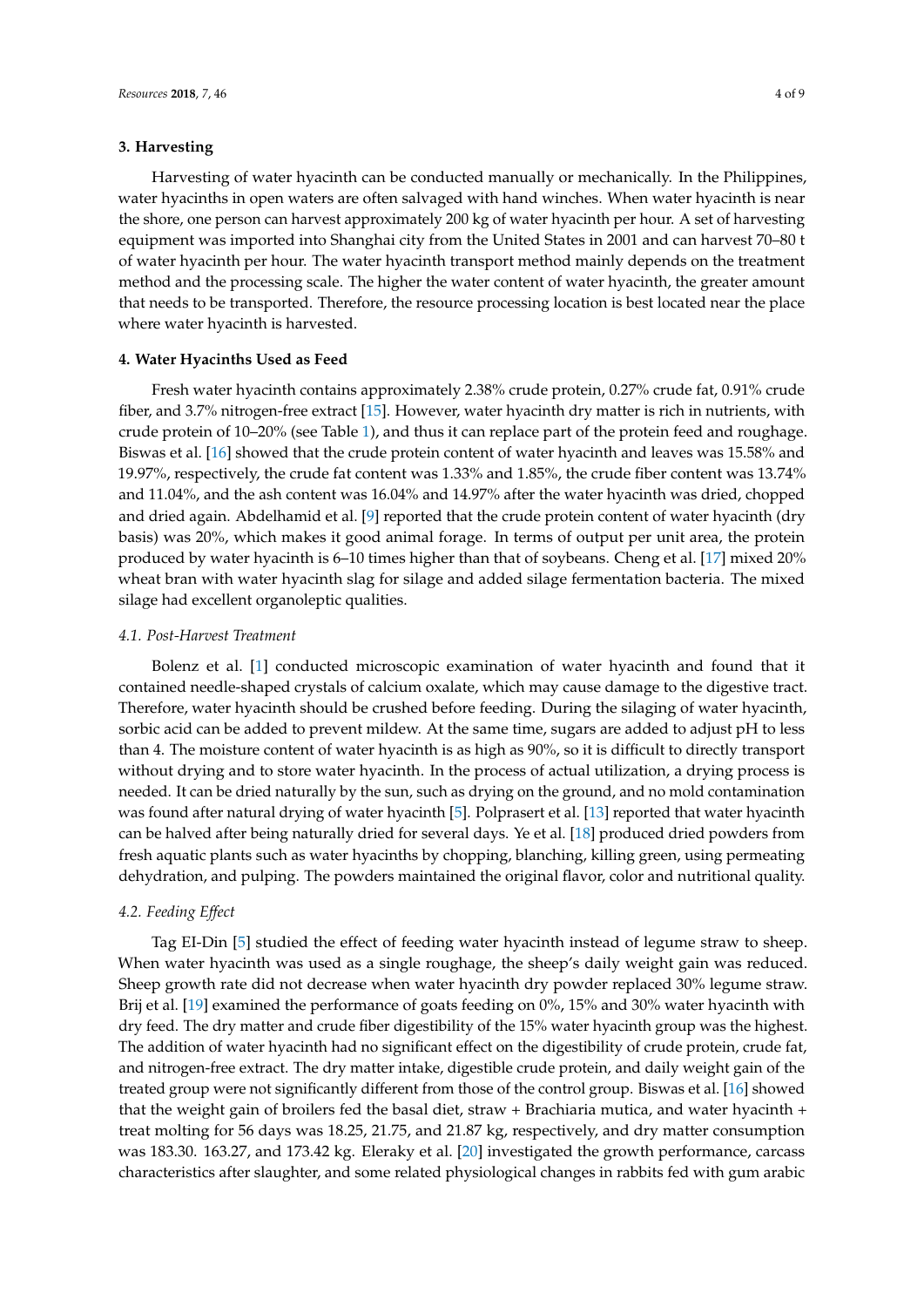and water hyacinth. The results showed that the addition of gum arabic and water hyacinth in the basal diet did not affect the slaughter rate. The addition of 15% and 30% Arabia gum and 15% water hyacinth reduced the cost of feed. Xing et al. [\[21\]](#page-7-24) investigated the appropriate proportion of water hyacinth in pig feed and analyzed the economic benefits. The growing pig reached a standard weight of 90 kg, and the optimal ratio of concentrate to water hyacinth was 1:0.5 in the previous period and 1:1 in the later period. Compared with the control group, each pig saved 8184 kg of refined material, resulting in cost savings of 9.95 Chinese yuan. Bai et al. [\[22\]](#page-7-25) used water hyacinth extrusion dehydration with other substrates (straw, vinegar grains, wheat bran) and additives (molasses, corn flour) in complex silage fermentation as feed for goats, which achieved above-average production levels. Yang et al. [\[23\]](#page-8-0) reported that the ratio of water hyacinth in mixed feed affects popularization and application in duck production. The optimum proportion of water hyacinth was approximately 20%. Huang et al. [\[24](#page-8-1)[,25\]](#page-8-2) investigated the effect of water hyacinth slag and wheat bran mixed silage on the growth performance of goats. The results showed that adding 30% of water hyacinth slag mixed silage to feed does not affect the growth performance of goats.

#### **5. Water Hyacinths Used to Produce Biogas and Compost**

#### *5.1. Biogas Production*

Biogas is an ideal clean energy source, and the development of biogas can improve ecological and environmental conditions, such as reducing the deforestation of forests. Biogas can be used for cooking and generating electricity. Biogas residue contains regular nutrients, organic matter, trace elements, amino acids and vitamins, etc., which makes both quick and slow organic compound fertilizers [\[26\]](#page-8-3). The water hyacinth C/N ratio is approximately 20:1. Under anaerobic conditions, micro-organisms can use their nutrients for anaerobic fermentation of methane [\[27\]](#page-8-4). Gunnersson et al. [\[28\]](#page-8-5) found that water hyacinth and other aquatic plants are able to be easily degraded. The anaerobic fermentation produces large amounts of gas, which not only solves the problem of water hyacinth breeding but can also generate energy, turning waste into a valuable resource.

#### 5.1.1. Post-Harvest Treatment

Shredding the water hyacinth can increase the contact area between the micro-organism and the fermentation substrate [\[29\]](#page-8-6). Moorhead et al. [\[30\]](#page-8-7) investigated the effect of comminution particle size, nitrogen content and inoculum size on the anaerobic fermentation of water hyacinth. Compared with the crushed particle sizes of 1.6 and 12.7 mm, the amounts of biogas and methane produced by water hyacinth were larger when the crushed particle size was 6.04 mm. Water hyacinth has a high content of cellulose and hemicellulose and is not easily utilized by micro-organisms. Patel et al. [\[31\]](#page-8-8) used thermochemical methods to treat water hyacinths to increase gas production. Patel et al. [\[11\]](#page-7-26) found that the addition of  $Fe^{3+}$ ,  $Zn^{2+}$  and other metal ions can increase the amount of gas produced by water hyacinth fermentation and increase the methane content in the gas. Geeta et al. [\[32\]](#page-8-9) reported that the addition of nickel or cow dung to water hyacinth can also increase gas production. Kivaisi et al. [\[33\]](#page-8-10) compared the fermentation effect of a single water hyacinth with a 7:3 mixture of water hyacinth and cow dung, and the degradation rates were 38% and 43%, respectively.

#### 5.1.2. Anaerobic Fermentation

The gases produced by anaerobic fermentation mainly include methane, carbon dioxide and ammonia, and they may also contain a small amount of hydrogen sulfide. The proportion of methane is generally 60%, which is mainly determined by the properties of the fermentation substrates. Temperature, pH, and pressure may also have an effect on the gas composition. Water hyacinth has a high content of fermentable substances and a great gas production potential. However, water hyacinth has a high lignin content, which results in a decrease in actual gas production. EI-Shinnawi et al. [\[34\]](#page-8-11) conducted anaerobic fermentation studies on various agricultural crop wastes. Rice straw, corn stover,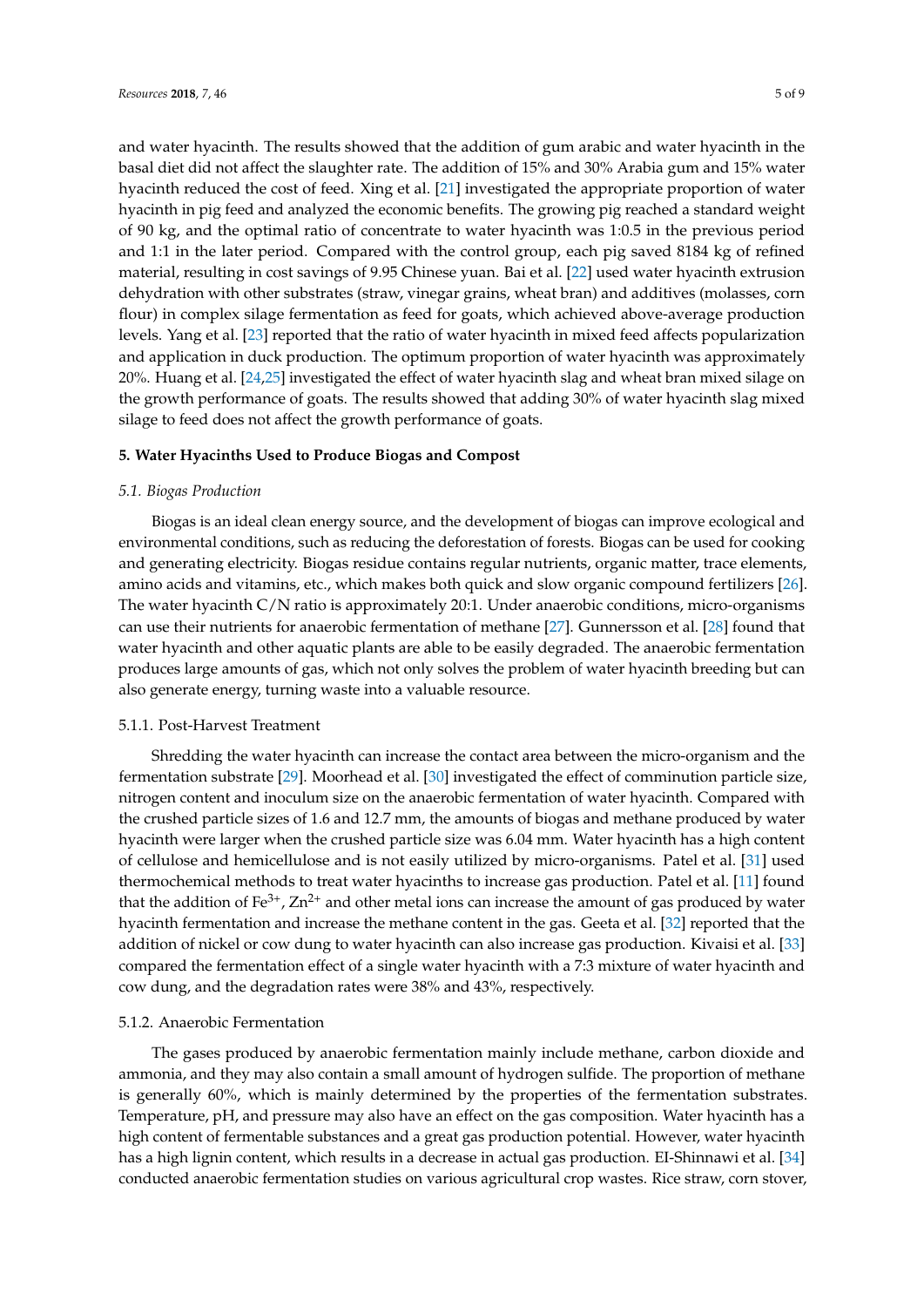cotton straw, and water hyacinth were separately mixed with cow dung in different containers for fermentation. Calculated by the addition of volatile solids per unit, the amount of gas produced from water hyacinth blended cow dung was higher than that from corn straw and cotton straw. Kivaisi et al. [\[34\]](#page-8-11) explored the production of water hyacinth in a two-phase ruminal anaerobic reactor. According to Zhou et al. [\[35](#page-8-12)[,36\]](#page-8-13), the average gas production capacity of anaerobic digestion of water hyacinth is l00 L/kg of fresh water hyacinth. The yield of water hyacinth increased to 134 L/kg of fresh water hyacinth after pretreatment with acid addition. After two-phase anaerobic biological treatment of animal excrement, the amount of gas produced was as high as 134 L/kg of fresh water hyacinth. Gunnersson et al. [\[28\]](#page-8-5) reported that the biogas residue produced by anaerobic fermentation is rich in nutrients and organic matter. Nitrogen is mostly present in organic form, with ammonia nitrogen accounting for 20–50% and a small part of nitrate nitrogen [\[37\]](#page-8-14). Biogas residues are easily dehydrated. Therefore, what is commercially available as fertilizer is dry residue. Compared with the farmyard fertilizers, biogas residues are used as fertilizers to increase the crop yield by 30% [\[29\]](#page-8-6). If the biogas residue is directly covered on the soil, or the storage of the biogas residue is not closed enough, the loss of ammonia nitrogen through volatilization will result. The specific volatilization amount depends on the characteristics of the biogas residue, the usage mode of the biogas residue, and the soil properties [\[37\]](#page-8-14). With the increase in ammonia nitrogen concentration and pH, the volatilization of ammonia nitrogen increased. In high-temperature areas, the use of biogas residue as fertilizer must be buried deep in the soil; otherwise, the nitrogen loss can be as high as 70–80% [\[38\]](#page-8-15). Parker et al. [\[39\]](#page-8-16) reported that if the C/N ratio of biogas residue is higher than 20, the possibility of nitrogen volatilization is high.

#### *5.2. Aerobic Compost*

Composting is a controlled biological process that converts solid organic materials into humic substances, which can be used beneficially as a soil amendment and fertilizer [\[40\]](#page-8-17). Decomposed water hyacinth can promote the mineralization of nutrients, and the organic matter in the compost can increase the content of soil organic carbon, nitrogen, phosphorus and potassium, as well as increase crop yield [\[39\]](#page-8-16). Pulverization of water hyacinth can increase the contact area between micro-organisms and raw materials. Polprasert et al. [\[13\]](#page-7-20) reported that grinding the hyacinth to a 5 cm long segment before fermentation could improve the fermentation efficiency. Haug [\[29\]](#page-8-6) reported that a suitable C/N ratio for micro-organisms is 15 to 30. A low C/N ratio will not affect the composting process, but it will lead to excessive nitrogen loss in the form of ammonia. Polprasert et al. [\[13\]](#page-7-20) reported that the best C/N ratio for microbial decomposition is 20–40. Composting of single water hyacinth is less efficient than composting of manure and leaves. This may be because leaves are mainly composed of hemicellulose and cellulose, which is easier to biodegrade than lignin, which is the main substance of water hyacinth. The C/N ratio of water hyacinth is approximately 16 [\[31\]](#page-8-8), and Dalzell et al. [\[41\]](#page-8-18) reported a C/N ratio of 20. Therefore, when composting water hyacinth, cellulose-rich substances such as leaves (C/N 60.8) must be added in order to reduce ammonia loss. According to Elserafy et al. [\[42\]](#page-8-19), the optimum moisture content for compost is 60%, and the optimal range given by Dalzell et al. [\[41\]](#page-8-18) is 50–60%. Selection of composting sites is also critical, and the composting can be carried out in deep pits or stacks. Deep pits are suitable for composting in the dry season, and stacking to avoid rainwater accumulation is suitable in the rainy season. When composting, windblown water loss and direct sunlight should be avoided. To prevent evaporation of water and loss of ammonia nitrogen, the compost can be covered with straw or plastic sheeting. When covered with straw, microbes can use rice straw as an energy source to make up for lost nitrogen [\[43\]](#page-8-20) and reduce the nutritional losses caused by rain.

## *5.3. Other Utilizations*

Zhou et al. [\[44\]](#page-8-21) used heat-pretreated anaerobic activated sludge as an inoculant to ferment hydrogen production from water hyacinth. When stems and leaves were added after sodium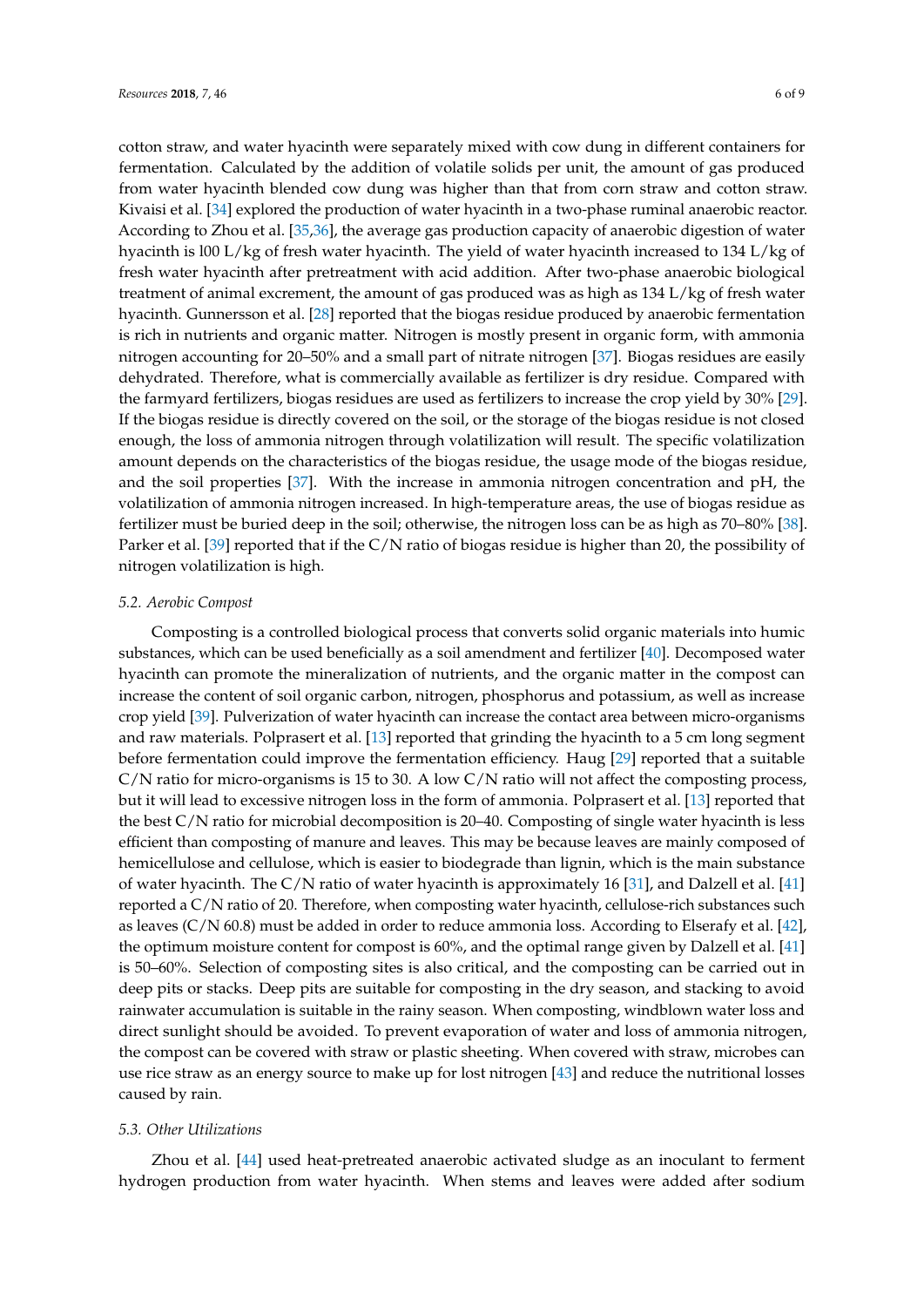hydroxide pretreatment and enzymatic hydrolysis, the amount of hydrogen production was 49.7 mL/g. Water hyacinth is rich in cellulose, protein, and fat. As the cultivation matrix of edible fungi, the suitable C/N ratio was 24:3 (rice straw 53:5) compared with rice straw, and the lower lignin content was 9% (rice straw is 17%). Water hyacinth was used as a raw material for cultivating straw mushrooms, and the dosage was preferably 20–60% [\[45\]](#page-8-22). Singh et al. [\[46\]](#page-8-23) conducted hydrothermal liquefaction of water hyacinth under various conditions. Biswas et al. [\[47\]](#page-8-24) conducted pyrolysis of azolla, verbena, and hyacinth under a nitrogen atmosphere at a temperature of 300–450 ◦C. The maximum liquid product yield of water hyacinth was 24.6 wt% at 400 ℃.

#### **6. Engineering Application Challenges**

Attention must be paid to ecological security issues during water hyacinth resource utilization. In the absence of scientific and sensible management, water hyacinth can escape to downstream waters, causing ecosystem problems such as blocking water traffic and irrigation, and interference with hydroelectricity and water supply systems. In addition, if the water hyacinth cannot be harvested in time, the plants will decompose and reduce the dissolved oxygen concentration in the water after death, which will increase the eutrophication of the water body. Therefore, in the process of engineering, the issues of water control, water conservation, and subsequent harvesting should be considered first.

Currently, manual salvage and mechanical harvesting are common methods for water hyacinth harvesting. Manual salvage is labor-intensive work, with high energy and low efficiency, and it is suitable for small-scale waters. In contrast, mechanical harvesting is the best method for clearing large areas of water hyacinth in the short term. In addition, to facilitate transportation, it is necessary to have a high efficiency and low cost drying and dehydration technology to reduce the moisture content and volume of the plants during harvesting. At present, there are few reports on the drying and dehydration of water hyacinth in China and abroad. When water hyacinth is used on a small scale, natural drying can be used. However, mechanical dehydration should be considered when it is utilized in a large-scale and its water content was reduced to a lower level.

## **7. Conclusions**

It is undeniable that the early introduction of water hyacinth in China greatly promoted the development of the livestock and poultry industries. However, with the development of the feed industry, water hyacinth is no longer used as feed, but has been allowed to breed. The reason for this is that water hyacinth has a high moisture content and low nutrient content. However, water hyacinth dry matter is rich in nutrition and can replace part of the protein feed and roughage. However, there are few research reports on large-scale applications. The main reason is that the actual application process is faced with problems such as difficulties in control, harvesting and dehydration. Future research should focus on and address the following issues: (1) Explore suitable controlled water areas and water coverage, while ensuring that the water hyacinth biomass does not affect the ecological landscape. Regularly monitor and evaluate the impact of water hyacinth breeding on the health of aquatic ecosystems and the safety of the water environment so as to prevent the potential ecological risks and environmental impacts of large-scale planting. (2) The problems of low efficiency and high cost of water hyacinth harvesting and dehydration, require the further development of mobile, fast and efficient special equipment for improving the efficiency of harvesting, transportation and drying. (3) Innovative water hyacinth resource utilization technology, such as preparation of water hyacinth dry powder, water hyacinth silage, and high temperature compost, should be used to fully develop the economic value of water hyacinth. (4) Using water hyacinth as a raw material to produce biogas could be an alternative way. However, it is necessary to mix it with other organic substrates, such as sewage sludge, animal manure and municipal waste due to its lower cellulose content. In addition, the lignin physically protects cellulose and hemicelluloses from degradation. More pretreatments such as ionic liquids and crude glycerol pretreatment, need be developed to remove the lignin and enhance the hydrolysis of cellulose.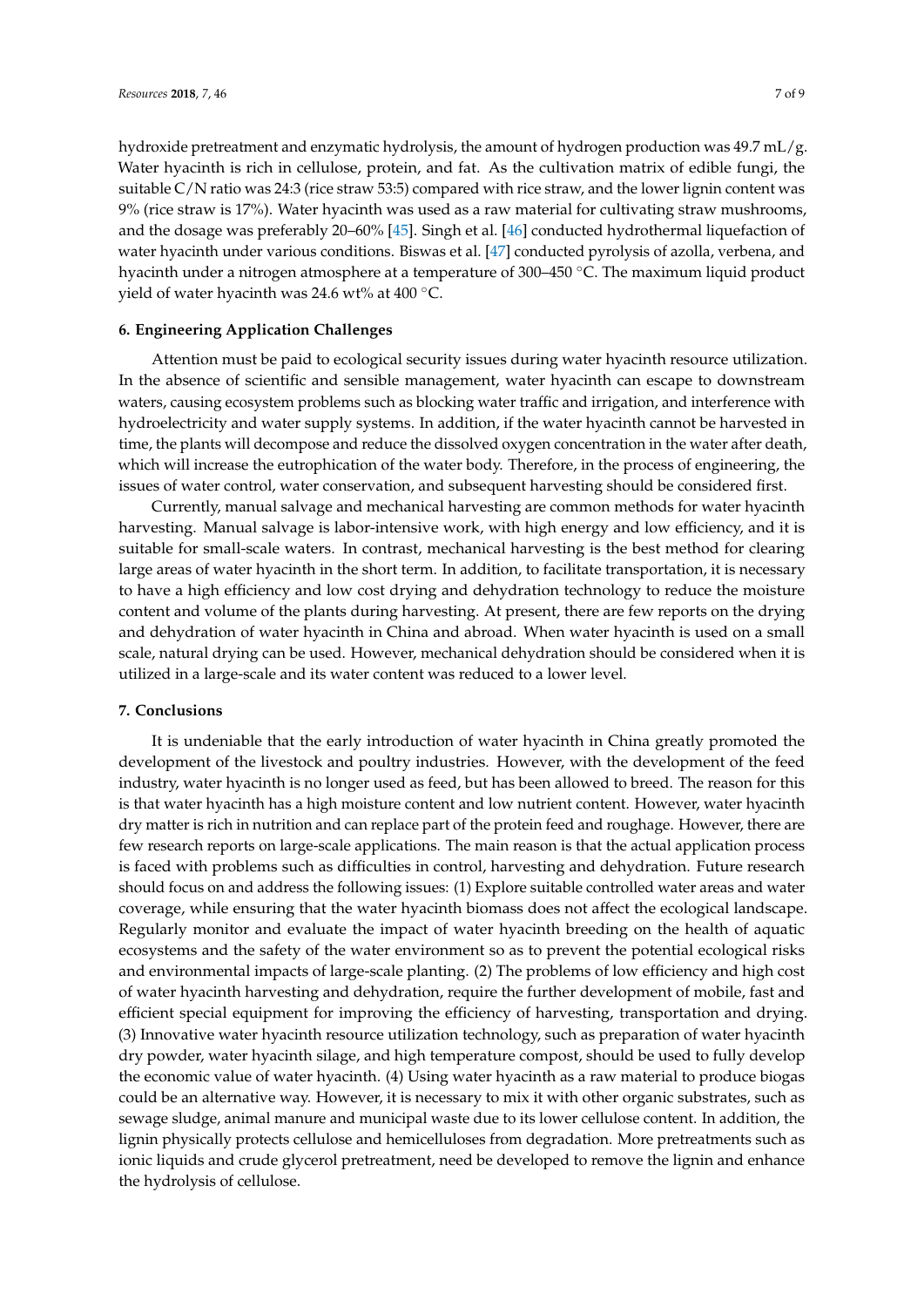<span id="page-7-10"></span>**Author Contributions:** Conceptualization, Z.Y. and M.X.; Investigation and data collection, Q.S. and Z.W.; Data analysis, W.S. and Q.S.; Writing-Review & Editing, W.S. and Z.Y.; Discussion and Proof, W.S., Q.S., M.X., Z.W. and Z.Y.

<span id="page-7-8"></span>**Funding:** This research was funded by the National Natural Science Foundation of China (Grant no. 51606055) and the Key Laboratory for Solid Waste Management and Environment Safety Open Fund (Grant no. SWMES 2017-01).

<span id="page-7-14"></span>**Conflicts of Interest:** The authors declare no conflict of interest.

# <span id="page-7-9"></span>**References**

- <span id="page-7-11"></span><span id="page-7-0"></span>1. Bolenz, S.; Omran, H.; Gierschner, K. Treatments of water hyacinth tissue to obtain useful products. *Biol. Wastes* **1990**, *33*, 263–274. [\[CrossRef\]](http://dx.doi.org/10.1016/0269-7483(90)90130-K)
- <span id="page-7-12"></span><span id="page-7-1"></span>2. Ndimele, P.E.; Kumolu-Johnson, C.A.; Anetekhai, M.A. The invasive aquatic macrophyte, water hyacinth {*Eichhornia crassipes* (Mart.) Solm-Laubach: Pontedericeae}: Problems and prospects. *Res. J. Environ. Sci.* **2011**, *5*, 509–520. [\[CrossRef\]](http://dx.doi.org/10.3923/rjes.2011.509.520)
- <span id="page-7-15"></span><span id="page-7-13"></span>3. Patel, S. Threats, management and envisaged utilizations of aquatic weed Eichhornia crassipes: An overview. *Rev. Environ. Sci. BioTechnol.* **2012**, *11*, 249–259. [\[CrossRef\]](http://dx.doi.org/10.1007/s11157-012-9289-4)
- <span id="page-7-16"></span><span id="page-7-2"></span>4. Villamagna, A.M.; Murphy, B.R. Ecological and socio-economic impacts of invasive water hyacinth (*Eichhornia crassipes*): A review. *Freshw. Biol.* **2010**, *55*, 282–298. [\[CrossRef\]](http://dx.doi.org/10.1111/j.1365-2427.2009.02294.x)
- <span id="page-7-3"></span>5. Tag EI-Din, A.R. Utilization of water-hyacinth hay in feeding of growing sheep. *Indian J. Anim. Sci.* **1992**, *62*, 989–992.
- <span id="page-7-4"></span>6. Ogutu-Ohwayo, R.; Heckey, R.E.; Cohen, A.S.; Kaufman, L. Human impacts on the African Great Lakes. *Environ. Biol. Fishes* **1997**, *50*, 117–131. [\[CrossRef\]](http://dx.doi.org/10.1023/A:1007320932349)
- <span id="page-7-5"></span>7. Akinwande, V.O.; Mako, A.A.; Babayemii, O.J. Biomass yield, chemical composition and the feed potential of water hyacinth (*Eichhornia crassipes*, Mart. Solms—Laubach) in Nigeria. *Int. J. AgriSci.* **2013**, *3*, 659–666.
- <span id="page-7-6"></span>8. Poddar, K.; Mandal, L.; Banerjee, G.C. Studies on water hyacinth (*Eichhornia crassipes*)—Chemical composition of the plant and water from different habitats. *Indian Vet. J.* **1991**, *68*, 833–837.
- <span id="page-7-7"></span>9. Abdelhamid, A.M.; Gabr, A.A. Evaluation of water hyacinth as feed for ruminants. *Arch. Anim. Nutr.* **1991**, *41*, 745–756. [\[CrossRef\]](http://dx.doi.org/10.1080/17450399109428519)
- 10. Chanakya, H.N.; Borgaonkar, S.; Meena, G.; Jagadish, K.S. Solidphase biogas production with garbage or water hyacinth. *Bioresour. Technol.* **1993**, *46*, 227–231. [\[CrossRef\]](http://dx.doi.org/10.1016/0960-8524(93)90125-U)
- <span id="page-7-26"></span>11. Patel, V.; Desai, M.; Madamwar, D. Thermochemical pretreatment of water hyacinth for improved biomethanation. *Appl. Biochem. Biotechnol.* **1993**, *42*, 67–74. [\[CrossRef\]](http://dx.doi.org/10.1007/BF02788902)
- 12. Gunnarsson, C.G.; Petersen, C.M. Water hyacinths as a resource in agriculture and energy production, A. literature review. *Waste Manag.* **2007**, *27*, 117–129. [\[CrossRef\]](http://dx.doi.org/10.1016/j.wasman.2005.12.011) [\[PubMed\]](http://www.ncbi.nlm.nih.gov/pubmed/16580191)
- <span id="page-7-20"></span>13. Polprasert, C.; Wangsuphachart, S.; Muttamara, S. Composting nightsoil and water hyacinth in the tropics. *Comp. Sci. Land Utiliz.* **1980**, *21*, 25–27.
- 14. Gunnarsson, C.G.; Mattsson, C. *Water Hyacinth—Trying to Turn an Environmental Problem into an Agricultural Resource*; MFS-Report No. 25; Swedish University of Agriculture: Uppsala, Sweden, 1997.
- <span id="page-7-17"></span>15. Zhu, L. *Ecological Engineering of Integrating Invasive Plant (Water Hyacinth (Eichhornia crassipes)) Control with the Utilization of Pig Manure Bioenergy*; Zhejiang University: Zhejiang, China, 2007.
- <span id="page-7-18"></span>16. Biswas, P.; Mandal, L. Use of fresh water hyacinth (*Eichhornia crassipes*) in the ration of growing calves. *Indian Vet. J.* **1988**, *65*, 496–500.
- <span id="page-7-19"></span>17. Cheng, Z.B.; Yang, L.; Zhang, H.B.; Song, R.B.; Huang, W.; Han, Y.P. Studies of the organoleptic properties of *Eichhomia crassipes* residuals ensilage mixed with wheat bran. *Chin. Agric. Sci. Bull.* **2012**, *28*, 11–15.
- <span id="page-7-21"></span>18. Ye, Y.; Xia, M.; Hu, C.; Pan, Y.W.; Hu, X.F.; Xu, Y. A Preparation Method of Dried Powders from Aquatic Plants. Chinese Patent 200710070793.4, 14 August 2007.
- <span id="page-7-22"></span>19. Brij, M.; Murdia, P.C. Utilization of water hyacinth (*Eichhornia crassipes*) by goats. *Indian J. Small Rumin.* **2002**, *8*, 27–29.
- <span id="page-7-23"></span>20. Eleraky, W.A.; Mohamed, W.E. Growth performance, carcass traits and some related physiological changes of growing rabbits fed on acacia and water hyacinth. *Egypt J. Rabbit Sci.* **1996**, *6*, 87–98.
- <span id="page-7-24"></span>21. Xing, Y.H.; Ma, Y.X.; Wang, R.; Wang, X.J. Appropriate matching ratio and economic benefit analysis of finishing pigs fed water hyacinth. *Liaoning Agric. Sci.* **2001**, *2*, 45.
- <span id="page-7-25"></span>22. Bai, Y.F.; Zhou, W.X.; Yan, S.H.; Liu, J.; Zhang, H.; Jiang, L. Ensilaging water hyacinth: Effects of water hyacinth compound silage on the performance of goats. *Chin. J. Anim. Nutr.* **2011**, *23*, 330–333.